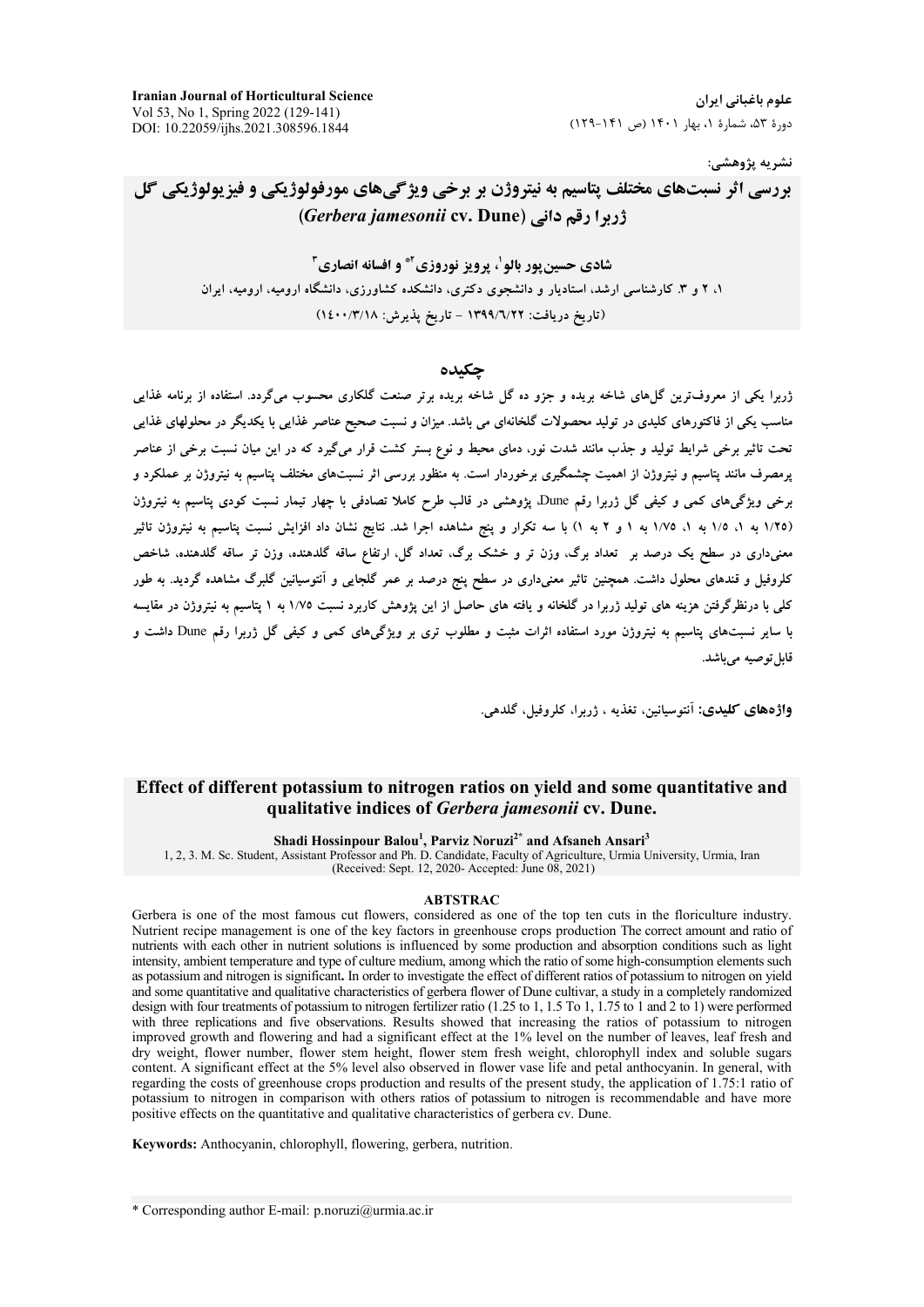نیتروژن در گیاهان باعث کاهش سطح ترکیبات ساختاری فتوسنتزی مانند کلروفیل و ریبولوز بیس فسفات کربوکسیلاز (Rubisco) می شود، که با کاهش ظرفیت فتوسنتزی و افت کارآیی چرخه کربوکسیلاسیون همراه است (Lam et al., 1996).

پتاسیم یک عنصر ضروری میباشد، که با انتقال از طریق آوند آبکش همراه با ساکارز اهمیت زیادی در تولید شیب اسمزي بين منبع و محل مصرف گياه، به ويژه در مرحله گلدهی دارد (Neto et al., 2015). یتاسیم در بسیاری از فرآیندهای فیزیولوژیکی گیاه از قبیل انتقال آب و مواد غذايي، حفظ فشار تورژسانس سلول، فتوسنتز و تحريک رشد و تشکیل نقاط مریستمی نقش ویژه ای دارد Amin et al., 2015; Marschner, 2012; Taiz and ) Zeiger, 2002). كاربرد كودهاي پتاسيمي منجر به بهبود متابولیسم نیتروژن شده و افزایش عملکرد و کیفیت گیاهان را در پی دارد (Gaj et al., 2013). پتاسیم با ایفای نقش در چرخهی انتقال ساکارز و کربوهیدراتها در Moshiri et al., ) نهایت منجر به بهبود Moshiri et al., ) 1393). همچنین کمبود پتاسیم، متابولیسم نیتروژن رو با مشکل مواجه نموده و باعث تجمع مواد آمینی مضر در .(Nurzynska-Wierdak et al., 2012).

کاربرد همزمان دو عنصر پتاسیم و نیتروژن در برنامه غذایی، شدت فتوسنتز را تحت تاثیر قرار داده و باعث افزایش عملکرد و کیفیت گیاهان تولیدی میگردد. افزایش مقادیر پتاسیم در برنامه غذایی، حتی در شرایط كمبود نيتروژن نيز تاثير مثبتى بر شدت فتوسنتز دارد (Hou et al., 2019). تغذيه با كودهاى NPK و سيليسيم و کلسیم در ژربرا منجر به تداوم رشد گیاه در شرایط شوری و حتی در برخی تیمارها افزایش رشد نسبت به شاهد شد (Abbasi et al., 2018). تعيين نسبت مناسب پتاسیم به نیتروژن در محلولهای غذایی یکی از عوامل تاثیر گذار در کیفیت گیاهان زینتی می باشد. با افزایش نسبت پتاسیم به نیتروژن، عملکرد گل داوودی بهبود یافت و حداکثر تعداد گل و ارتفاع بوته با کاربرد مقادیر بالاتر پتاسيم به نيتروژن حاصل گرديد ( Azeezahmed et al., 2016). در مطالعات دیگری نیز حداکثر تعداد گل و عملكرد بوته گل داوودى (Barbosa et al., 2000) و حداكثر عملكرد گوجهفرنگى (Kaur et al., 2018) و

#### مقدمه

 $\mathcal{N}$ .

ژربرا (Gerbera jamesonii) گیاهی از تیره آستراسه می باشد. اگرچه این گیاه بومی آفریقای جنوبی است، اما تقریبا در اکثر کشورهای دنیا با شرایط آب و هوایی مختلف، به عنوان یک گل شاخه بریده کشت و کار می شود. ژربرا به ویژه در کشورهای آسیای شرقی ارزش تجاری بیشتری داشته و روند تولید و صادرات در این کشورها صعودی میباشد. تقاضای جهانی روزافزون برای گل شاخه بریده ژربرا باعث ایجاد بازارهای رقابتی و توجه بیشتر به استانداردهای تولید ژربرا شده است (Shafiullah Prodhan et al., 2017). كيفيت ظاهرى گیاهان زینتی با تعادل مناسب عناصر غذایی ارتباط تنگاتنگی دارد. علاوه برشرایط محیطی، تغذیه معدنی به طورمستقیم در ارتفاع بوته، شکل، رنگ و جنبه های کیفی بسیاری از گونه های زینتی تاثیرگذار است. نیازهای تغذیهای برخی از گونههای زینتی هنوز به خوبی مشخص نشده است و اغلب از کودهای شیمیایی و آلی، بدون توجه به نیازهای خاص هر گونه و همچنین زمان مناسب مصرف، به طور ناكارآمدى استفاده مى شود (Neto et al., 2015). گیاهان برای تغذیه به تعدادی از عناصر احتياج دارند. مقدار اين عناصر براي انواع مختلف گیاهان متفاوت است. در بیشتر خاکها مقدار نسبی این عناصر، برابر نیازهای اولیه گیاهان است. از آن گذشته زمین نمی تواند تمام مواد غذایی را به اندازه کافی در اختیار گیاه قرار دهد و آن مقداری هم که درخاک وجود دارد، به مرور به وسیله گیاه جذب می شود یا به روش دیگر از دست میرود. پس برای به دست آوردن محصول كافى، لازم است همه ساله مواد مورد نياز را به خاك افزود (Khosh-Khui et al., 2010). نيتروژن از عناصر اصلی مورد نیاز گیاه است. برای اکثر محصولات، نیتروژن یکی از مواد مغذی است که به مقدار زیاد جذب می شود و نسبت به سایر عناصر معدنی در مقادیر بیشتری در توده خشک گیاهان تجمع می یابد. نیتروژن به طور عمده به صورت یونهای نیترات و آمونیوم که قابل جذب برای گیاه است در محلول خاک وجود دارد. علاوه بر این، نیتروژن در پپتیدها، پروتئینها، اسیدهای آمینه، اوره و DNA که حاوی اطلاعات ژنتیکی است وجود دارد Neto et al., 2015; Sonneveld et al., 2009). كمبود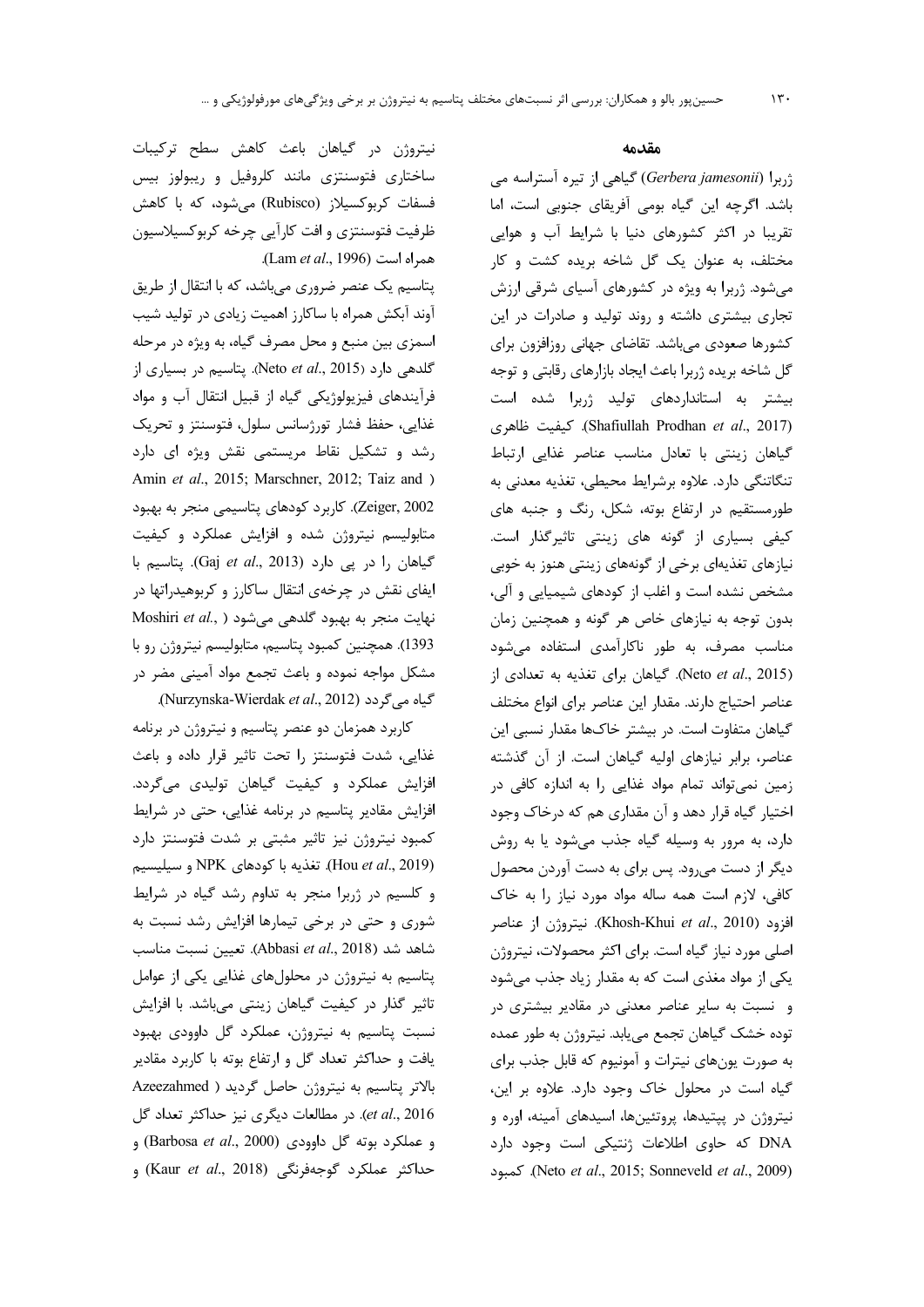ليزيانتوس (Alvarado-Camarillo et al., 2018) با کاربرد نسبتهای بیشتر پتاسیم به نیتروژن حاصل گر ديد.

#### مواد و روشها

این پژوهش درسال ۱۳۹۵ درگلخانه تحقیقاتی گروه علوم باغبانی، آزمایشگاههای باغبانی و خاکشناسی دانشکده کشاورزی دانشگاه ارومیه اجرا گردید. به منظور بررسی اثرنسبتهای مختلف پتاسیم به نیتروژن در محلول غذایی بر عملکرد و برخی ویژگیهای کمی وکیفی گل ژربرا، آزمایشی در قالب طرح کاملا تصادفی با ۴ تیمار نسبت کودی پتاسیم به نیتروژن (۱/۲۵ به ۱، ۱/۵ به ۱، ۱/۷۵ به ۱ و ۲ به ۱) با ۳ تکرار و ۵ مشاهده اجرا شد. در این آزمایش از نشاهای ۳ تا ۴ برگه ژربرا رقم Dune، که از شرکت Florist خریداری شده بودند، استفاده گردید. در اواخر خرداد ماه پس از تهیه رقم مورد نظر، نشاهای مذکور درگلدانهای پلاستیکی ۷ لیتری با ارتفاع ۱۹ سانتی متر و قطر دهانه ۲۳ سانتی متر کشت شدند. در این آزمایش از ترکیب پیتماس (با دانه بندی ریز) و یرلیت (سایز ۴ تا ۶ میلی متر) با نسبت حجمی ۳ به ۱ به عنوان بستر کشت استفاده گردید. به منظور بهبود رشد و گیرایی بهتر نشاها پس از انتقال به گلدان نهایی، در زمان تهیه بستر کشت به ازای هر متر مکعب بستر کشت، ۳۰۰ گرم کود NPK (۲۴-۱۴-۱۲) محصول شرکت Fertiberia اضافه گردید. یک ماه بعد از انتقال نشاها به گلدان نهایی اعمال تیمارها و استفاده از محلولهای غذایی با نسبتهای مختلف پتاسیم به نیتروژن شروع شد. آبیاری گیاهان ژربرا با استفاده از محلول غذایی به صورت دستی و یک روز در میان انجام میگرفت. به منظور جلوگیری از افزایش EC بستر کشت، میزان نیاز به آبشویی بر اساس رابطه (۱) محاسبه شده و در هر دور آبیاری اعمال گردید که تقریبا معادل ۶۰ میلی لیتر بر

جدول ۱. برنامه تهیه محلول غذایی برای پرورش ژربرا با نسبت ۱/۲۵ به ۱ پتاسیم به نیتروژن (مقادیر برای تهیه ۱۰۰ لیتر محلول غذایی میباشند). Table 1. The nutrient solution preparation recipe for gerbera growing. K:N ratio equals 1.25:1

| (for 100 liters of nutrient solution).                                                                                   |            |         |      |  |                     |  |  |
|--------------------------------------------------------------------------------------------------------------------------|------------|---------|------|--|---------------------|--|--|
| Fertilizer type and amount                                                                                               |            |         |      |  |                     |  |  |
| NH <sub>4</sub> NO <sub>3</sub><br>KNO3<br>Mg(NO <sub>3</sub> ) <sub>2</sub><br>NH4H2PO4<br>$Ca(NO3)2NH4.10H2O$<br>K2SO4 |            |         |      |  |                     |  |  |
| 10 g                                                                                                                     | $^{\circ}$ | $\cdot$ | د.49 |  | $\overline{\sigma}$ |  |  |

گلدان در هر دور آبیاری بود.

 $LR = EC_w / ((5 * EC_e) - EC_w)$  $(1)$  $EC_w$  در این رابطه، LR نیاز آبشویی، EC $C_w$  هدایت الكتريكي محلول غذايي و EC<sub>e</sub> هدايت الكتريكي عصاره اشباع بستر كشت مى باشد. واحد جايگذارى EC در اين رابطه ds/m می باشد. مقدار محلول عرضه شده در هر دور آبیاری برای تمامی گلدانها یکسان بوده و معادل ۳۵۰ میلی لیتر بود که تقریبا ۶۰ میلی لیتر از آن به صورت زهآب از ته گلدان خارج میشد. دمای شب و روز گلخانه به ترتیب ۲۴ و ۲۸ درجه سانتیگراد و شدت نور ۴۵۰ تا .د. $\mu mol/s/m^2 \Delta \cdot \cdot$ 

### برنامه غذایی مورد استفاده

به منظور تامین مواد غذایی مورد نیاز گیاهان از محلول (De Kreij et al., 1992) تغيير يافته (De Kreij et al., 1992) استفاده گردید که دارای نسبت ۱/۲۵ به ۱ پتاسیم به نیتروژن بود (جدول ۱). برای تامین عناصر غذایی میکرو، دستوالعمل تهيه محلول هوگلند ,Hoagland & Arnon) (1950 به کار گرفته شد. به منظور تهیه محلول غذایی از آب نرم با هدایت الکتریکی ۲۰ میکروزیمنس بر سانتی-متر استفاده گردید. هدایت الکتریکی نهایی (EC) محلول غذایی ۱/۷ دسی زیمنس بر سانتی متر بوده و pH آن با استفاده از اسید نیتریک رقیق شده (۱۷ درصد) بر روی ۵/۸ تا ۶ تنظیم گردید. جداول ۱ و ۲ میزان کودهای مورد استفاده برای تهیه ۱۰۰ لیتر محلول غذایی را نشان مىدھد.

همچنین به منظور تامین نیاز گیاه به ریز مغذیها از محلول پایه ۱۰ برابر غلظت به شرح زیر استفاده گردید. برای تهیه محلول پایه ریز مغذیها، مقادیر ذکر شده در جدول شماره ۲، در یک لیتر آب حل شده و به ازای هر ۱۰۰ لیتر محلول غذایی کامل، ۱۰۰ میلی لیتر از محلول پایه به مخزن اصلی اضافه گردید.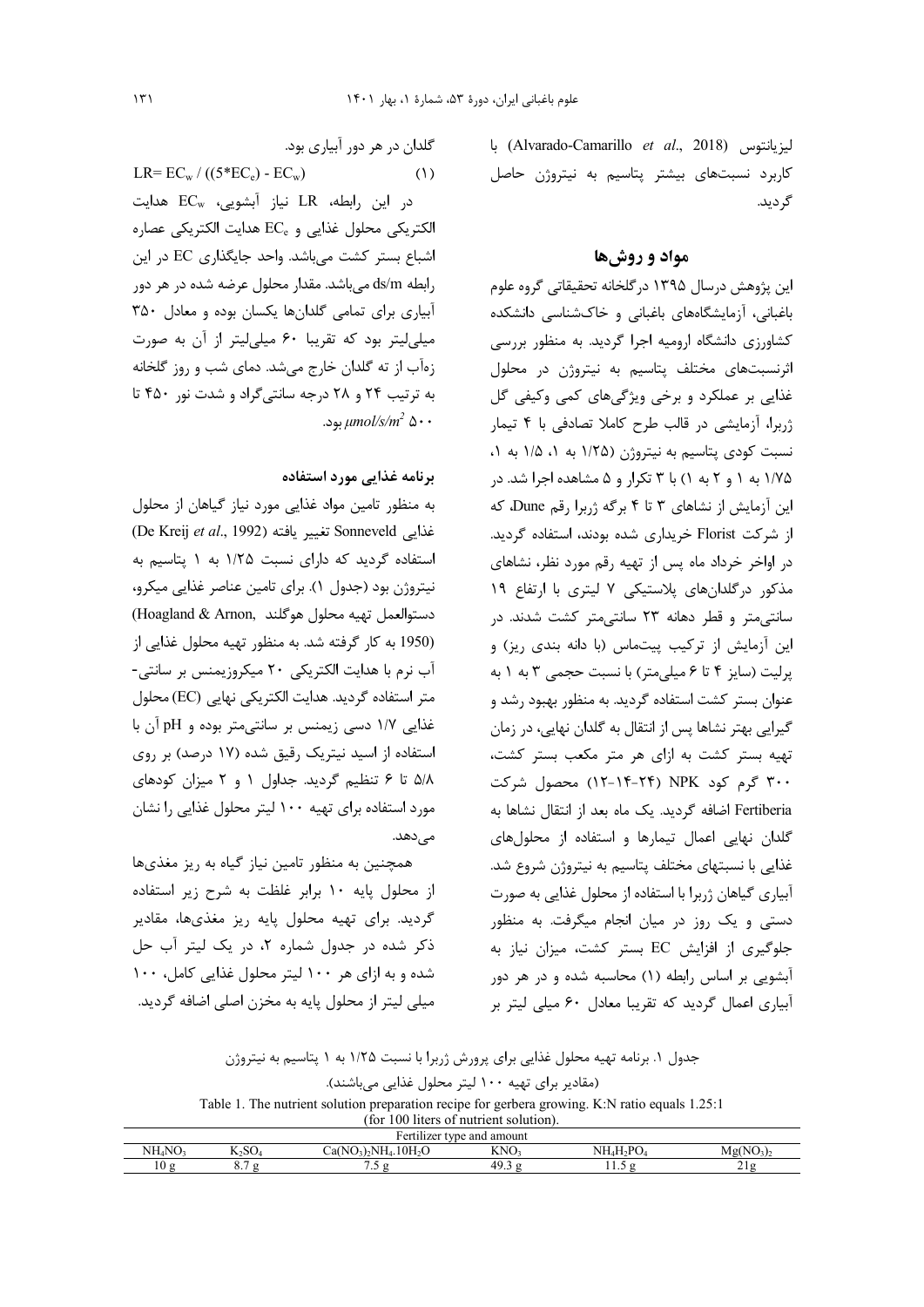جدول ٢. برنامه تهيه محلول پايه ١٠ برابر غلظت عناصر كم مصرف.

Table 2. The micro-elements stock solution preparation recipe with 10X of concentration.

| $\cdots$<br>$\mathbf{r}$<br>Fertu.<br>lizer type and amount |                               |                              |                                  |         |  |  |  |
|-------------------------------------------------------------|-------------------------------|------------------------------|----------------------------------|---------|--|--|--|
| $Na_2MoO4.2H2O$                                             | 5H <sub>2</sub> C<br>CuSO4.5. | $\sim$<br>.7H,O<br>$ZnSO4$ . | 4H <sub>2</sub><br>$\sim$<br>MnC | $H_3BO$ |  |  |  |
| v.⊥∠                                                        | 0.08                          | $\sim$ ^^<br>0.ZZ            | $^{\circ}$ 1<br>1.01             | 2.86    |  |  |  |

آهن مورد نياز گياهان در هر بار تهيه محلول غذایی به صورت مجزا به مخزن ۱۰۰ لیتری اضافه گردید. برای تامین نیاز گیاهان ژربرا به آهن از کلات آهن ۶ درصد (Fe-EDDHA 6%) به ميزان ۱/۵ گرم در هر ۱۰۰ لیتر استفاده شد. نسبتهای مختلف پتاسیم به نيتروژن شامل نسبت ١/٢۵ به ١، ١/٥ به ١، ١/٧٥ به ۱ و ۲ به ۱ بودند. برای دستیابی به نسبتهای مذکور، مقادیر مشخصی از سولفات پتاسیم به محلول اصلی (محلول غذایی ذکرشده در جدول ۱) اضافه گرديد (جدول ۳).

جدول ۳. مقادیر و نوع کودهای مورد استفاده برای تهیه نسبتهای مختلف پتاسیم به نیتروژن (مقادیر برای تهیه

۱۰۰ لیتر محلول غذایی میباشند).

Table 3. Amount and type of fertilizer source to preparation of different potassium to nitrogen ratios1 (for 100 liters of nutrient solution).

| Fertilizer source                  | Potassium to nitrogen (K:N) ratio |                   |        |                   |  |  |
|------------------------------------|-----------------------------------|-------------------|--------|-------------------|--|--|
|                                    | 1.25:1                            | 1.5:1             | 1.75:1 | 2:1               |  |  |
| NH <sub>4</sub> NO <sub>3</sub>    | 10g                               | 10g               | 10g    | 10g               |  |  |
| $K_2SO_4$                          |                                   | 8.7g              | 17.4g  | 26.1 <sub>g</sub> |  |  |
| Ca $(NO_3)$ , $NH_4.10H_2O$        | 7.5 <sub>g</sub>                  | 7.5g              | 7.5 g  | 7.5g              |  |  |
| KNO <sub>3</sub>                   | 49.3 g                            | 49.3 g            | 49.3 g | 49.3 g            |  |  |
| $NH_4H_2PO_4$                      | 11.5 g                            | 11.5 <sub>g</sub> | 11.5 g | 11.5 g            |  |  |
| Mg (NO <sub>3</sub> ) <sub>2</sub> | 21g                               | 21g               | 21g    | 21g               |  |  |
| Total N (mg/l)                     | 150                               | 150               | 150    | 150               |  |  |
| Total K $(mg/l)$                   | 187.5                             | 225               | 262.5  | 300               |  |  |

اندازهگیری ویژگیهای مورفولوژیکی

به منظور اندازهگیری صفات مورفولوژیکی، سه گلدان به طور تصادفی انتخاب شده و شاخصهای مورد نظر بررسی شد. تعداد گل و برگ کل گیاه با شمارش تعیین شد. برای اندازهگیری سطح برگ از دستگاه سطح سنج (Leaf Area Meter, AM 200) استفاده شد. به طوریکه سه عدد برگ از برگهای میانی گیاهان تحت تیمار انتخاب شده و سپس عدد نهایی از میانگین گیری سطح سه برگ به دست آمد. ارتفاع ساقه گلدهنده در گیاه (شامل ارتفاع از سطح گلدان تا انتهايي ترين قسمت ساقه گلدهنده) توسط خط كش

انجام شد. وزن تر ساقه گلدهنده و وزن تر و خشک برگ گیاهان، با استفاده از ترازوی دیجیتالی با دقت ۰/۰۰۱ گرم (METTLER, PJ300) اندازهگیری شد.

اندازه گیری ویژگیهای فیزیولوژیکی

شاخص کلروفیل (SPAD)، در پهنک برگ های توسعه یافته و با دستگاه سنجش شاخص کلروفیل (MINOLTA 502, Osaka Japan) اندازەگیرى گردید. برای اندازهگیری آنتوسیانین گلبرگ، ۰/۱ گرم از بافت تر برگ به همراه ۱۰میلی لیتر متانول اسیدی (شامل متانول خالص و اسید کلریدریک خالص به نسبت حجمی ۱:۹۹) در هاون چینی کاملا ساییده شده و سپس عصاره حاصل به مدت ۲۴ ساعت در تاریکی در دمای ۲۵ درجه سانتی گراد نگه داری شد. سپس عصاره ها به مدت ۱۰ دقیقه در ۴۰۰۰ دور در دمای ۴ درجه سانتی گراد سانتریفیوژ شدند و فاز بالایی آنها در طول موج ۵۵۰ نانومتر توسط دستگاه اسیکتروفتومتر خوانده شد. برای محاسبه غلظت  $\epsilon = 33000$  ) آنتوسیانین از ضریب خاموشی معادل mol<sup>-1</sup> cm<sup>-2</sup>) استفاده گردید. مقدار آنتوسیانین با استفاده از رابطه (٢) بر حسب میلی مول بر گرم وزن تازه محاسبه شد. در این رابطه A جذب نمونه، b عرض سل و c غلظت محلول موردنظر مے باشد.  $A = Ebc$  $(5)$ 

برای اندازهگیری کارتنوئید برگ ۰/۱ گرم از بافت برگی (برگ های کاملا توسعه یافته) با قیچی خرد شده و در هاون چینی ریخته شد. سپس ۵ میلی لیتر استون ۱۰۰درصد به نمونهها اضافه و سائیده شد تا به صورت توده يكنواختي درآيد (عمل سائيدن و له كردن بافت برگی در محیط خنک و در نور کم انجام گرفت). ۰/۵ میلی لیتر از مخلوط به دست آمده برداشته شده و با ٢/٥ ميلي ليتر آب مخلوط شده وبا سرعت ٢٥٠٠ دور در دقیقه به مدت ۱۰ دقیقه سانتریفیوژ شد. پس

 $157$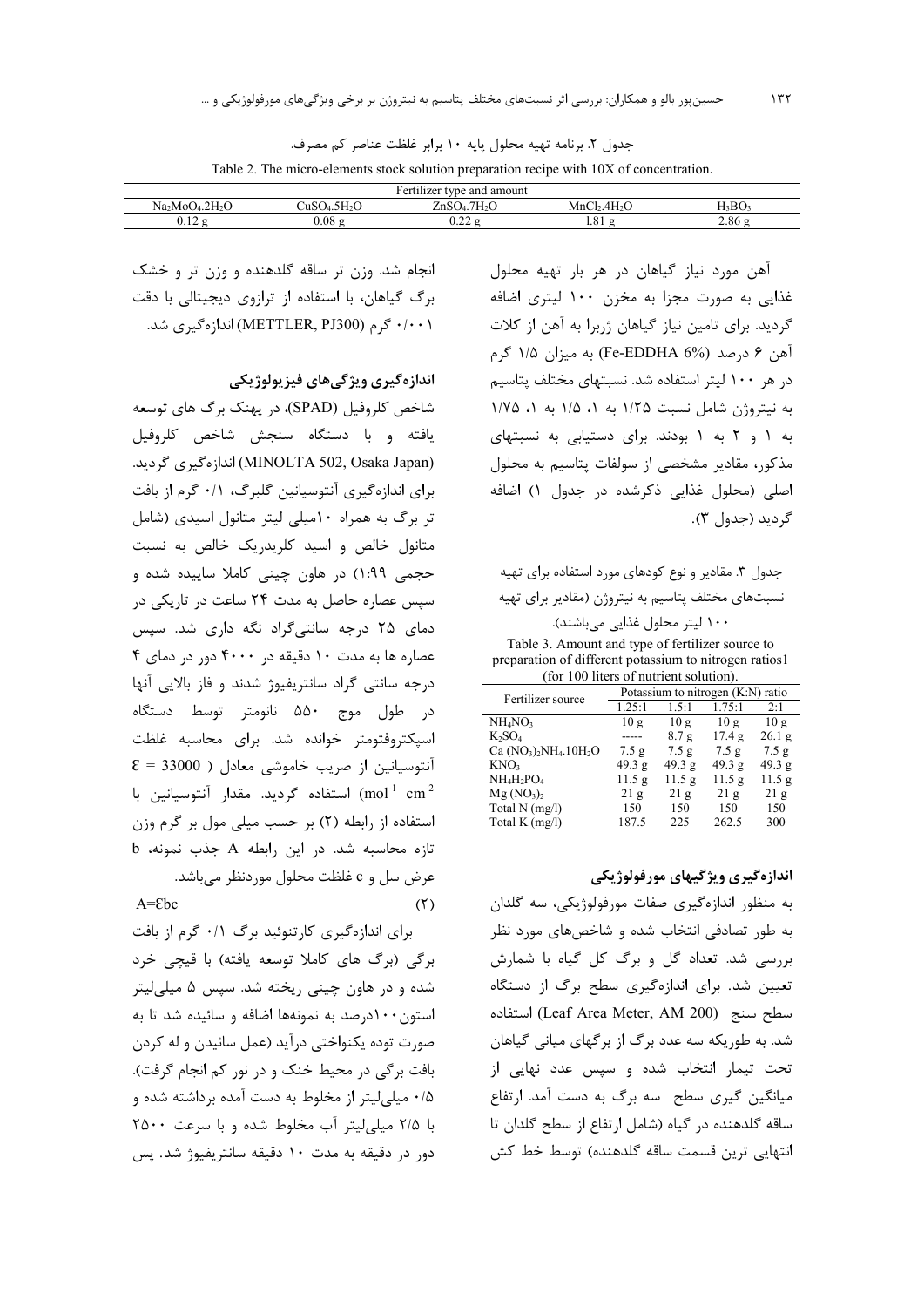از سانتریفیوژ کردن، میزان جذب در طول موج ۴۷۰ برای کارتنوئید توسط اسپکتروفتومتر قرائت شد و در نهایت با استفاده از رابطه (۳)، میزان کاروتنوئید بر حسب میلی گرم بر گرم وزن تر نمونه بدست آمد. Car= $(1000 A_{470} - 2 - 27 Chla - 81.4 Chlb)/227$  (\*)

برای اندازه گیری میزان قندهای محلول، از عصاره الکلی نگهداری شده در یخچال استفاده شد. برای تهیه عصاره، ۰/۵ گرم از بافت برگ در هاون با ۵ میلی لیتر اتانول ۹۵ درصد له شده و مایع رویی جدا و به لوله آزمایش به حجم ۲۵ میلی لیتر منتقل شد. سپس ۵ میلی لیتر اتانول ۷۰ درصد به بخش جامد باقیمانده اضافه وكاملا شستشو گرديد. اين بخش ازمايع رويي جدا و به لوله آزمایش به حجم ۲۵ میلی لیتر منتقل شد. در نهایت ۱۰ میلی لیتر از عصاره به دست آمده به مدت ۱۵ دقیقه در دور ۳۵۰۰ سانتریفیوژ شد. سیس به کمک میکروپییت به داخل لوله آزمایش , یخته شد. سیس ۳ میلی لیتر آنترون تازه تهیه شده (۱۵۰ میلی گرم آنترون+ ۱۰۰ میلی لیتر اسید سولفوریک ۷۲ درصد) به آن افزوده شده و لوله های آزمایش به مدت ۱۰ دقیقه در حمام آب جوش قرار داده شدند تا ماده رنگی تشکیل گردد. پس از خنک شدن نمونهها، میزان جذب در طول موج ۶۲۵ نانومتر با دستگاه اسیکتروفتومتر قرائت شد. برای تهیه استاندارد قند، از گلوکز محلول هایی با غلظت صفر تا ۱۲۰ میلی گرم در لیتر تهیه و کلیه مراحل آزمایشی روی آنها انجام گردید و نهایتا میزان جذب آنها در Irigoyen et al., ) طول موج ۶۲۵ نانومتر قرائت گردید 1992). به منظور تعیین عمر گلجایی ژربرا، گلها قبل از به گرده نشستن چیده شدند. شاخههای گل بریده در آب مقطر، دمای ۲۰±۲۰ درجه سانتی گراد و

رطوبت ٧٠ درصد و دوره ١٠ ساعت تاريكي و ١۴ ساعت روشنایی روزانه قرار داده شدند. میزان نور طی دوره پس از برداشت ۱۰۰ µmol/s/m<sup>2</sup> بود. باز برش ساقه گل هر دو روز یکبار به میزان ۲/۵ سانتی متر صورت می گرفت. زمان پایان عمر گل، وقتیکه ۳۰ درصد گلهای زبانهای پژمرده شدند تعیین شد .(Haghighi et al., 2012)

# نتايج و يحث

نتايج حاصل از جدول تجزيه واريانس (جدول ۴) نشان می دهد که نسبتهای مختلف پتاسیم به نیتروژن باعث تاثیر معنی داری بر برخی صفات مورفولوژیک دارند.

## تعداد برگ

اثر نسبتهای مختلف پتاسیم به نیتروژن بر تعداد برگ در سطح احتمال یک درصد معنیدار بود (جدول۴). مقايسه ميانگين نسبتهاي مختلف پتاسيم به نیتروژن نشان داد که بیشترین تعداد برگ (۲۲/۱۶ عدد) در نسبت ۱/۷۵ به ۱ پتاسیم به نیتروژن به دست آمد (شکل). گیاهان برای آغاز گل انگیزی و ظهور گل به حد مشخصی از تعداد برگ نیازمند هستند که آنرا بلوغ مورفولوژیکی می گویند ( Nemali Lersel, 2004). از جمله راههایی که گیاه می تواند از طریق آن ذخیره کربوهیدراتی و کارآیی فتوسنتزی بیشتری داشته باشد، افزایش تعداد برگ در گیاه می باشد (Amador et al., 2007). افزایش تعداد برگ در گیاهان تیمار شده با غلظت بیشتر پتاسیم می تواند به این دلیل باشد که پتاسیم در تقسیم و بزرگ شدن سلولها نقش داشته و به عنوان محرک رشد شناخته شده است.

جدول ۴. نتايج تجزيه واريانس اثر نسبتهاي مختلف پتاسيم به نيتروژن بر برخي شاخصهاي مورفولوژيكي ژربرا. Table 4. Results of variance analysis effect of different ratios of potassium to nitrogen on some morphological indices

|                        |    |                   |                          | of gerbera.                   |                      |                                                      |                             |                            |             |
|------------------------|----|-------------------|--------------------------|-------------------------------|----------------------|------------------------------------------------------|-----------------------------|----------------------------|-------------|
|                        |    |                   |                          | Mean of squares               |                      |                                                      |                             |                            |             |
| Source of<br>variation | df | numbe<br>eaf<br>− | area<br>ext<br>−         | 믋<br>Let<br>w<br>نة<br>ୂ<br>Æ | ᆷ<br>eaf<br>–        | ិដ<br>g<br>E <sub>o</sub><br>$\overline{\mathbf{u}}$ | 문<br>$_{\rm H_0}$<br>ಕ<br>ᅌ | ā<br>녊<br>stem<br>Flo<br>ω | life<br>ase |
| K to N ratio           |    | 12.805            | 6405150.02 <sup>ns</sup> | $90.129$ <sup>*</sup>         | $3.043$ <sup>*</sup> | 5.944                                                | $14.173$ <sup>*</sup>       | $32.\overline{532}$        | 1.444       |
| Error                  |    | 0.562             | 3331921.96               | 8.434                         | 0.245                | 0.666                                                | 1.666                       | 1.946                      | 0.208       |
| $CV\%$                 |    | 3.86              | 8.12                     | 8.32                          | 9.66                 | 11.13                                                | 2.16                        | 6.75                       | 4.34        |

as \* و \*\*: نبود تفاوت معنىدار و تفاوت معنىدار در سطح احتمال به ترتيب ۵ و ۱ درصد.

ns, \*, \*\*: Non-Significantly differnce and significantly difference at 5 and 1 % probability level, respectively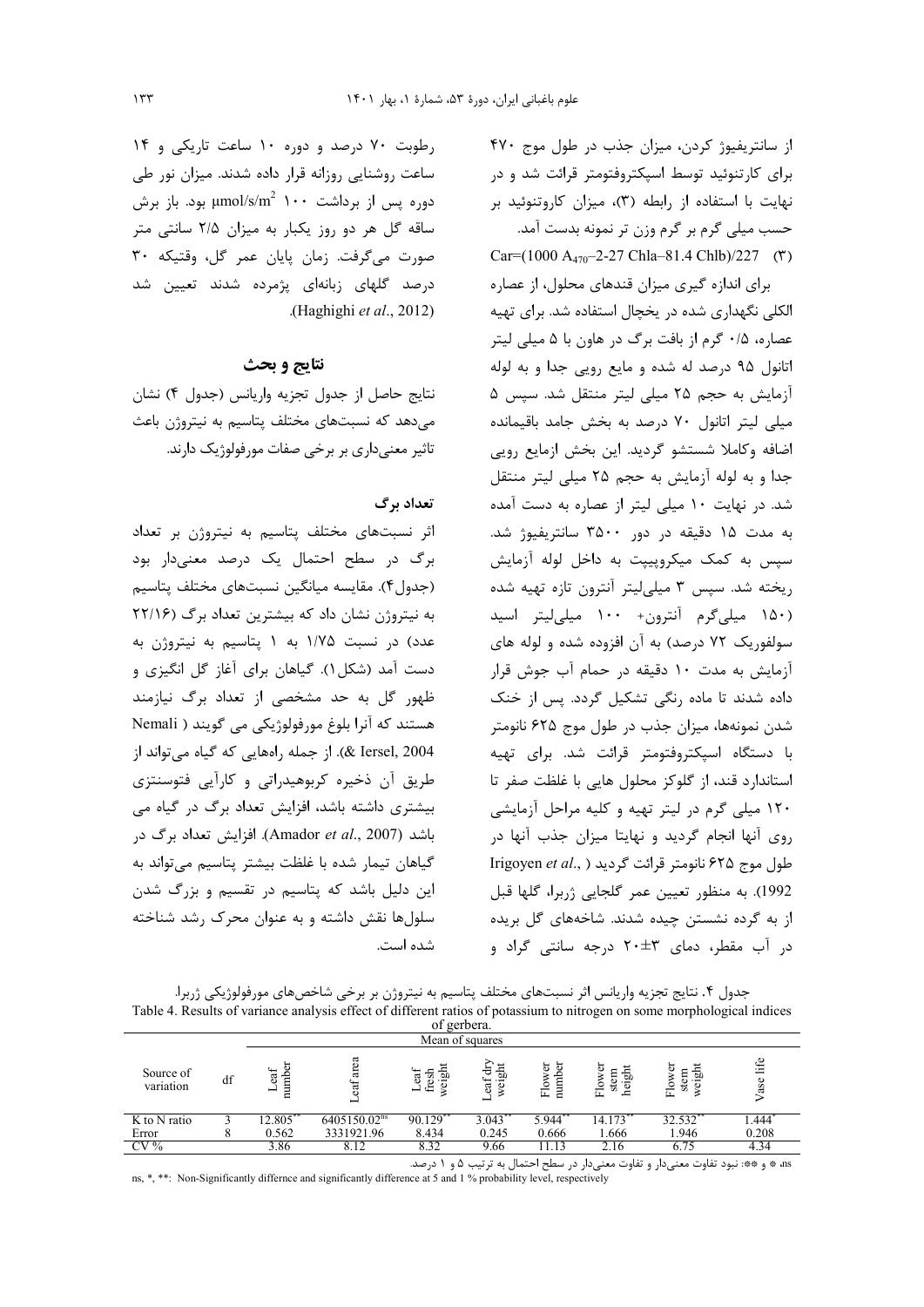

شکل ۱. مقایسه میانگین اثر نسبتهای مختلف پتاسیم به نیتروژن بر میانگین تعداد برگ ژربرا رقم Dune. Figure 1. Mean comparision effect of different potassium to nitrogen rarios on leaf number of gerbera cv. Dune.

همچنین بین پتاسیم درون گیاه و رشد بافتهای مریستمی ارتباط مثبتی وجود دارد که در نهایت منجر به رشد سریعتر بافتهای گیاهی میشود ( Shabala 2003; Marschner, 2012). يتاسيم در تنفس، فتوسنتز، توسعه کلروفیل و میزان آب برگ نقش داشته و باعث افزایش میزان فتوسنتز برگ، جذب دی اکسید کربن و تسهیل حرکت کربن در گیاه می شود ( Sangakkara et al., 2000). از طرف دیگر پتاسیم با بهبود تسهیم و متابوليسم نيتروژن در گياه، نمو برگ و آغازه هاي برگي را بهبود بخشیده و افزایش تعداد برگ در گیاه را باعث می شود (Kumar, 2007; Gaj *et al*., 2013). در آزمایش





Figure 2. Mean comparision effect of different potassium to nitrogen rarios on leaf fresh weight (left) and dry weight (right) of gerbera cv. Dune.

Sajid & Amin, ) داوودي ( Sajid & Amin, ) 2016) و گياه (2014; Azeezahmad et al., 2016 (Renuka et al., 2015) نيز با افزايش غلظت يتاسيم نسبت به نیتروژن افزایش پیدا کرد.

#### وزن تر و خشک برگ

نتايج حاصل از تجزيه واريانس دادهها حاكى از آن است که اثر نسبتهای مختلف پتاسیم به نیتروژن در سطح یک درصد بر وزن تر و خشک برگ معنیدار بود (جدول۴). بیشترین میانگین وزن تر و خشک برگ (به ترتیب، ۳۹/۹۸ و ۶/۳۰ گرم) در نسبت ۲ به ۱ پتاسیم به نیتروژن مشاهده شد (شکل ۲). پتاسیم نقش مهمی در تنظیم باز و بسته شدن روزنهها و حفظ و انتقال آب دارد ( Zorb et al., 2014; Marschner, 2012). يتاسيم ميزان آب از دست دهی ناشی از تعرق را کاهش داده و با حفظ فشار تورژسانس، در بهبود وضعیت آبی گیاه نقش مثبت ایفا میکند. این مساله در نهایت منجر به جذب و متابولیسم بهینه مواد غذایی شده و درشتشدن سلولها و افزایش زیست توده را در پی دارد (Taiz & Zeiger, 2002). يتاسيم همچنين جذب و متابولیسم نیتروژن در گیاه را تسهیل کرده و از این طریق نیز اثرات مثبتی بر شاخصهای رشد .(Patel, 2012; Gaj et al., 2013).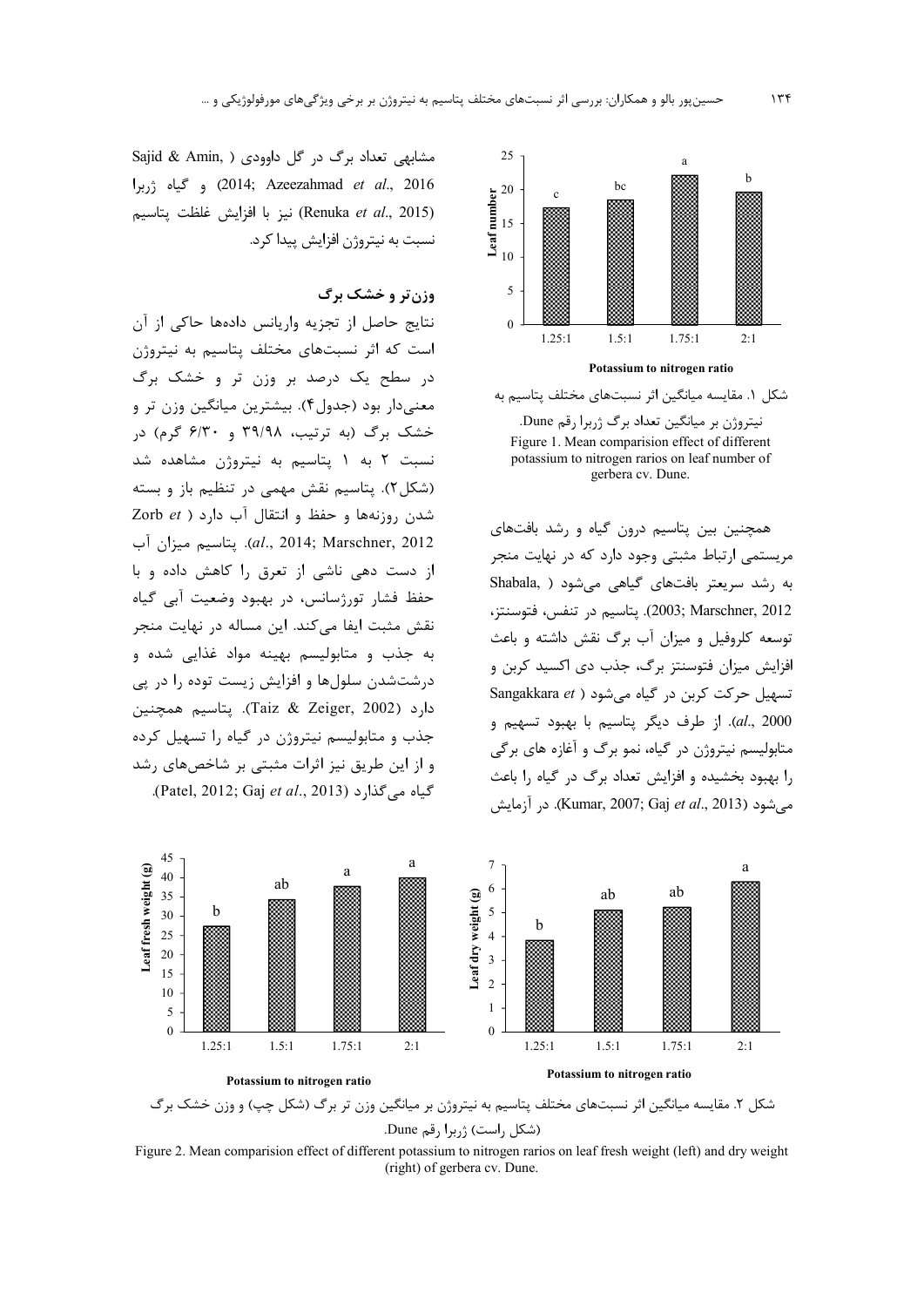تعداد گل

جدول تجزیه واریانس (جدول۴) نشان میدهد که اثر نسبتهای مختلف پتاسیم به نیتروژن بر تعداد گل در سطح یک درصد معنےدار گردید. در این پژوهش افزایش غلظت پتاسیم، بر میانگین تعداد گل تاثیر مثبت داشت و بیشترین میانگین تعداد گل (۹/۱۶ عدد) در نسبت ۱/۷۵ به ١ پتاسيم به نيتروژن و كمترين ميانگين تعداد گل (۶ عدد) با کاربرد نسبت ۱/۲۵ به ۱ پتاسیم به نیتروژن در محلول غذايي به دست آمد (شكل ٣).



شکل ۳. مقایسه میانگین اثر نسبتهای مختلف پتاسیم به

نیتروژن بر میانگین تعداد گل ژربرا رقم Dune. Figure 3. Mean comparision effect of different potassium to nitrogen rarios on flower number of gerbera cv. Dune.

محتوای پتاسیم و نیتروژن جزو مهم ترین فاکتورهای کیفی گیاه بوده و در حد متعادل میتوانند تعداد گل را در گیاهان زینتی افزایش دهند (Monish et al., 2008). پتاسیم در تحریک رشد، افزایش جذب مواد غذایی و افزایش برخی فرآیندهای سوخت و سازی مانند جابهجایی کربوهیدراتها نقش دارد و باعث افزایش تعداد Hussein, 2008; Neto et ) و اندازه كل در كياه مي شود al., 2015). استفاده همزمان از پتاسیم و نیتروژن میزان کلروفیل را در گیاه افزایش داده و در نتیجه فتوسنتز و Hou et al., ) تجمع مواد غذایی در گیاه افزایش می یابد 2019). با افزایش کربوهیدراتها تعداد گل بیشتری در گياه توليد مي شود (Sajid & Amin, 2014). افزايش تعداد گل در اثر افزایش نسبت پتاسیم به نیتروژن در Barbosa et al., 2000; ) در داوودي ( Barbosa et al., 2000; Alvarado-) و ليزيانتوس (Azeezahmed et al., 2016 Camarillo et al., 2018) نیز گزارش شده است.

#### ارتفاع و وزن ساقه گلدهنده

کاربرد نسبتهای مختلف پتاسیم به نیتروژن تاثیر معنیداری بر ارتفاع و وزن ساقه گل دهنده داشت (جدول۴). مقایسه میانگینها حاکی از آن است که در بین نسبتهای مختلف پتاسیم به نیتروژن بیشترین ارتفاع و وزن ساقه گلدهنده در نسبت ۲ به ۱ پتاسیم به نیتروژن به ترتیب با ۶۲ سانتی متر و ۲۴/۷ گرم به دست آمد (شکل۴). ارتفاع ساقه گلدهنده یکی از معیارهای مهم و اصلی برای بیان کیفیت گل بریدنی است (Al-khassawneh et al., 2006).



شکل ۴. مقایسه میانگین اثر نسبتهای مختلف پتاسیم به نیتروژن بر میانگین وزن ساقه گلدهنده (شکل چپ) و ارتفاع ساقه گلدهنده (شكل راست) ژربرا رقم Dune. Figure 4. Mean comparision effect of different potassium to nitrogen rarios on Flower stem weight (left)

and Flower stem height (right) of gerbera cv. Dune.

پتاسیم با افزایش متابولیسم، بهبود روابط آبی و فعالیت آنزیمها موجب تحریک رشد گیاه و افزایش وزن ساقه گلدهنده میشود (Marschner, 2012). .<br>پتاسيم نقش عمدهاي در حمل و نقل آب و مواد غذایی از طریق آوند چوبی در سراسر گیاه بر عهده دارد. هنگامی که مقدار پتاسیم کاهش می یابد، انتقال نيترات، فسفات، كلسيم، منيزيم و اسيدهاي آمينه کاهش می یابد. حمل و نقل پتاسیم در آوند آبکش و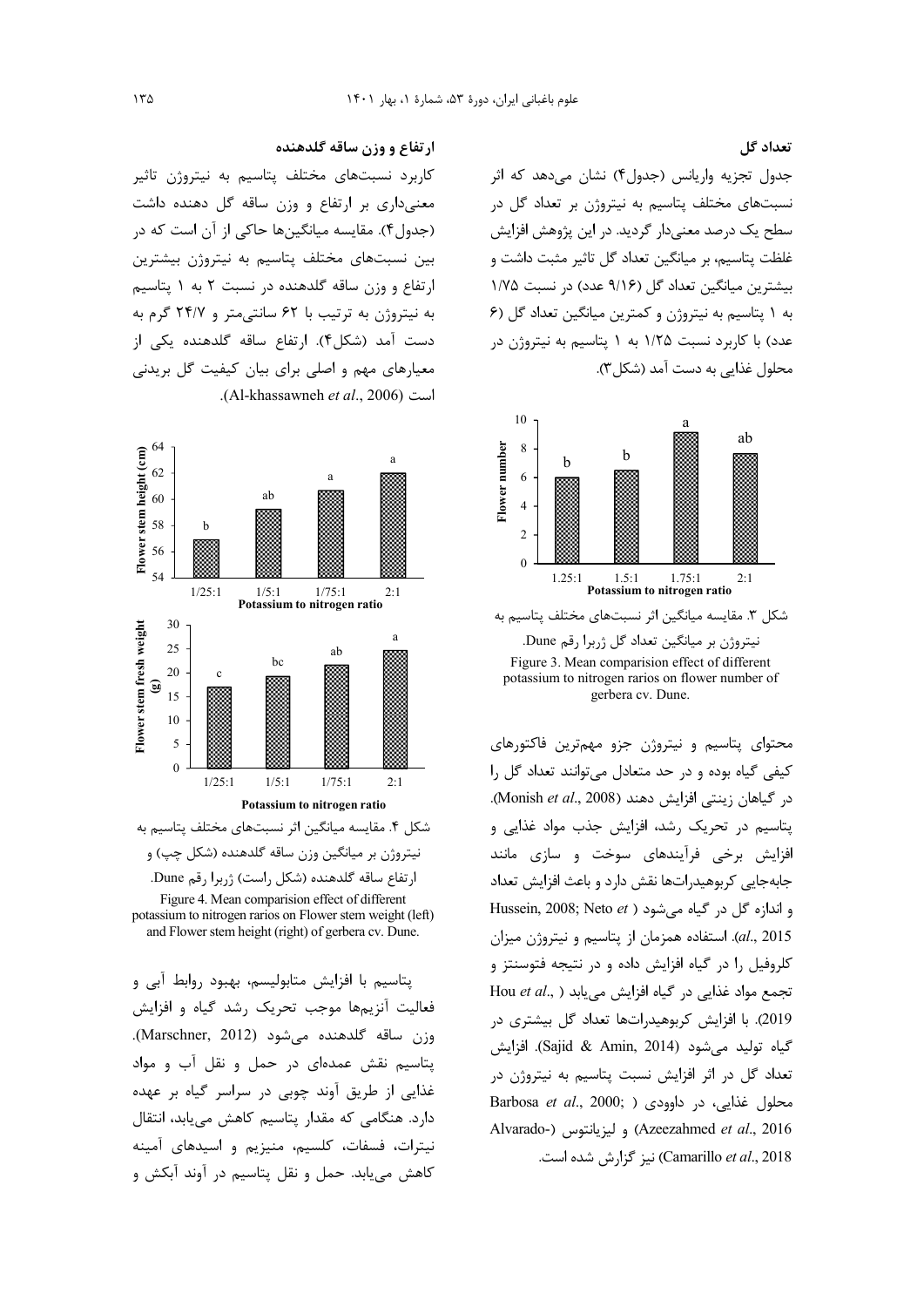آوند چوبی صورت می گیرد که با آنزیمها هورمونهای رشد گیاه در ارتباط است. بنابراین وجود پتاسیم کافی برای عملکرد مطلوب این سیستمها ضروری است (Thomas & Thomas, 2009). نيتروژن كافي در محلول غذایی و جذب بهینه آن توسط گیاه موجب رشد سلولها و تحریک جوانههای فرعی و در نتیجه افزایش ارتفاع گلها می شود (Singh, 2000). افزایش ارتفاع گیاه به دلیل افزایش در تعداد گره و طول میانگرهها می باشد که منجر به افزایش ارتفاع گیاه می شود. نیتروژن با تحریک بیوسنتز سیتوکنین و انتقال آن از ریشه به بخشهای هوایی گیاه منجر به تقسیم و بزرگ شدن سلولها شده و باعث افزايش ارتفاع ساقه گلدهنده مي شود (Pouryousef et al., 2010). پتاسیم نیز با ایفای نقش در انتقال آب و حفظ فشار تورژسانس، بزرگ شدن و رشد طولی شدن سلول ها را تسهيل نموده (Taiz & Zeiger, 2002) و از این طریق باعث افزایش وزن و ارتفاع ساقه گل<هنده مے شود.

# عمر گلجائے

براساس جدول تجزيه واريانس (جدول۴) اثر نسبتهاى مختلف پتاسیم به نیتروژن در سطح پنج درصد بر عمر گلجایی معنی دار بود. نتایج مقایسه میانگین (شکل ۵) بيانگر افزايش طول عمر گلجايي ژربرا با افزايش غلظت پتاسیم بود. بیشترین عمر گلجایی (۱۱/۲ روز) در نسبت ٢ به ١ پتاسيم به نيتروژن و كمترين عمر گلجايي (٩/٧ روز) در نسبت ۱ به ۱/۵ مشاهده شد. از عوامل مهم در تعیین عمر گلجایی گلهای شاخه بریده درصد مواد جامد محلول آن می باشد. بیشتر گلهای شاخه بریده زمانی که پژمره می شوند سطوح پایینی از از قندهای محلول در گلبرگهای آنها وجود دارد. عمر پس از برداشت گل به طور معنیداری تحت تاثیر نوع رقم قرار

جدول ۵. نتايج تجزيه واريانس اثر نسبتهاى مختلف پتاسيم به نيتروژن بر برخي شاخصهاى فيزيولوژيكي ژربرا. Table 5. Results of variance analysis effect of different ratios of potassium to nitrogen on some physiological indices of gerbera.

| Source of    | $\cdot$ | Mean of squares          |                   |                   |               |  |  |  |
|--------------|---------|--------------------------|-------------------|-------------------|---------------|--|--|--|
| variation    | đĪ      | chlorophyll index<br>eat | Petal anthocyanin | carotenoid<br>eat | Soluble sugar |  |  |  |
| K to N ratio |         | 28.439                   | 6.749             | $0.000009^{ns}$   | 176.877       |  |  |  |
| Error        |         | .138                     | 1.318             | 0/003             | 7.436         |  |  |  |
| $CV\%$       |         |                          | 15.86             | 20.93             | '.42          |  |  |  |

as \* و \*\*: نبود تفاوت معنىدار و تفاوت معنىدار در سطح احتمال به ترتیب ۵ و ۱ درصد.

ns, \*, \*\*: Non-Significantly difference and significantly differnce at 5 and 1 % probability level, respectively

دارد (Moallaye Mazraei et al., 2019). سلول ها در زمان پژمردگی نیز مقداری قند در خود ذخیره دارند و این احتمال وجود دارد که علی رغم غلظت بالای قند در واکوئل، اعضای سلول از جمله میتوکندریها قادر به استفاده از آن نباشند. این ناتوانی اندامهای سلولی در دریافت قند، سبب کاهش عمر گلجایی و پژمردگی گلبر گـها مي گردد (Van Doorn, 2000). افزايش پتاسيم سبب افزایش فتوسنتز، افزایش انتقال کربوهیدراتها از برگ به آوندهای آبکش، افزایش سرعت انتقال مواد در آوندها و انتقال آنها به گل می شود (Neto et al., 2015). همچنین پتاسیم از طریق افزایش شدت فتوسنتز و بالا بردن سرعت انتقال مواد فتوسنتزى از برگ@ا به بافت  $_1$  ذخیرهای (Lin et al., 2004) و تسهیل انتقال ساکارز و كربوهيدراتها (Moshiri et al., 1393) مى تواند باعث افزایش کمیت و کیفیت گل شود. برهمکنش پتاسیم و نیتروژن نیز باعث افزایش تعداد شاخهها و زیست توده گیاهی می شود. در نتیجه میزان مواد غذایی ذخیره شده در بافتها افزایش یافته و به طور غیر مستقیم منجر به افزایش عمر گلجایی در گیاه می شود (Parihar, 2014).





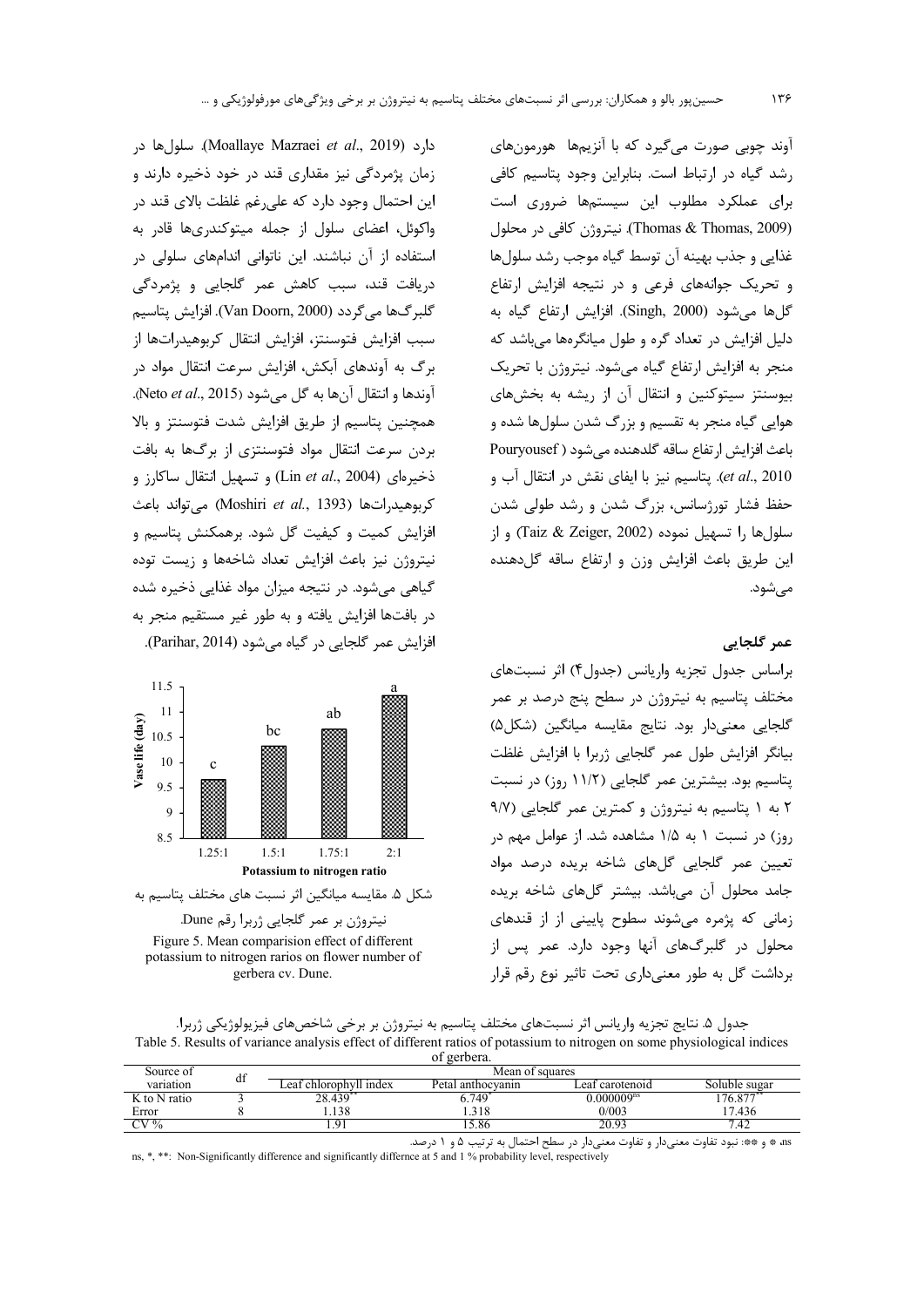شاخص كلروفيل نسبتهای مختلف پتاسیم به نیتروژن تاثیر معنیداری در سطح احتمال یک درصد بر شاخص کلروفیل برگ داشت (جدول ۵). در غلظتهای مختلف پتاسیم به نیتروژن نسبت ۱/۷۵ به ۱، باعث حصول بیشترین ميانگين شاخص كلروفيل گرديد (شكل ۶).





پتاسیم نقش بسیار اساسی و تعیین کننده در تسهیم و انتقال کربوهیدراتها و ترکیبات پروتئینی در گیاه داشته (El-Bassiony, 2012) و باعث فعال نگه داشتن نقاط مریستمی و حفظ بافتهای جوان گياه مي گردد (Hegazi et al., 2011). حفظ تعادل یونی گیاه توسط پتاسیم و تاثیر این عنصر بر فعالیت آنزیم پیروات کیناز که در متابولیسم کربوهیدراتها و توسعه اندامهای فتوسنتزکننده و محتوای کلروفیل نقش بسزایی دارد، اثبات شده و افزايش شاخص (Ramzan et al., 2010) کلروفیل را در پی خواهد داشت. اثر افزایشی کود نيتروژن بر مقدار كلروفيل به نقش نيتروژن در ساختار كروفيل مربوط مىشود. نيتروژن جزو اصلى همه اسیدهای آمینه و پروتئینها میباشد که به صورت یک ترکیب ساختاری در کلروپلاست عمل می کند (Ouda & Mahadeen, 2008). افزایش شاخص کلروفیل برگ گیاهان منجر به افزایش Majafi et ) می شود ( Najafi et )  $. (al., 2011)$ 

آنتوسيانين گلبرگ

براساس جدول تجزيه واريانس (جدول ۵) اثر نسبتهای مختلف پتاسیم به نیتروژن بر آنتوسیانین گلبرگ در سطح پنج درصد معنیدار است. نتایج حاصل از مقایسه میانگین دادهها (شکل ۷) نشان داد که کاربرد نسبت ۱/۷۵ به ۱ پتاسیم به نیتروژن در محلول غذايي، باعث توليد بيشترين مقدار آنتوسيانين در گلبرگ به میزان ۸/۴۲mg/g FW گردید.



شکل ۷. مقایسه میانگین اثر نسبتهای مختلف پتاسیم به نیتروژن بر محتوای آنتوسیانین گلبرگ ژربرا رقم Dune. Figure 7. Mean comparision effect of different potassium to nitrogen rarios on petal anthocyanin content of gerbera cv. Dune.

افزايش بيوسنتز فنوليكها با افزايش سطح يتاسيم ممکن است با نقش پتاسیم به عنوان فاکتور مهم در فعاليت آنزيم فنيل آلانين آمونيالياز (PAL) در ارتباط باشد (Ibrahim et al., 2011). يتاسيم احتمالا با افزايش آنزیم PAL میزان آنتوسیانین را افزایش میدهد (Nadernejad et al., 2012). این عنصر همچنین در حمل و نقل قندها و تولید کربوهیدراتها نقش بسیار مهمی داشته و می تواند به طور غیر مستقیم در تحریک توليد آنتوسيانين دخيل باشد (Zheng et al., 2008). گزارش كردند كه افزايش ميزان آنتوسيانين احتمالا می تواند بهدلیل نقش پتاسیم در افزایش فتوسنتز و Malakooti et al., ) افزایش آمینواسیدها و یروتئین باشد  $. (2008)$ 

#### قندهاي محلول

نتايج تجزيه واريانس (جدول ۵) نشان مي دهد كه اثر نسبتهای مختلف پتاسیم به نیتروژن بر میزان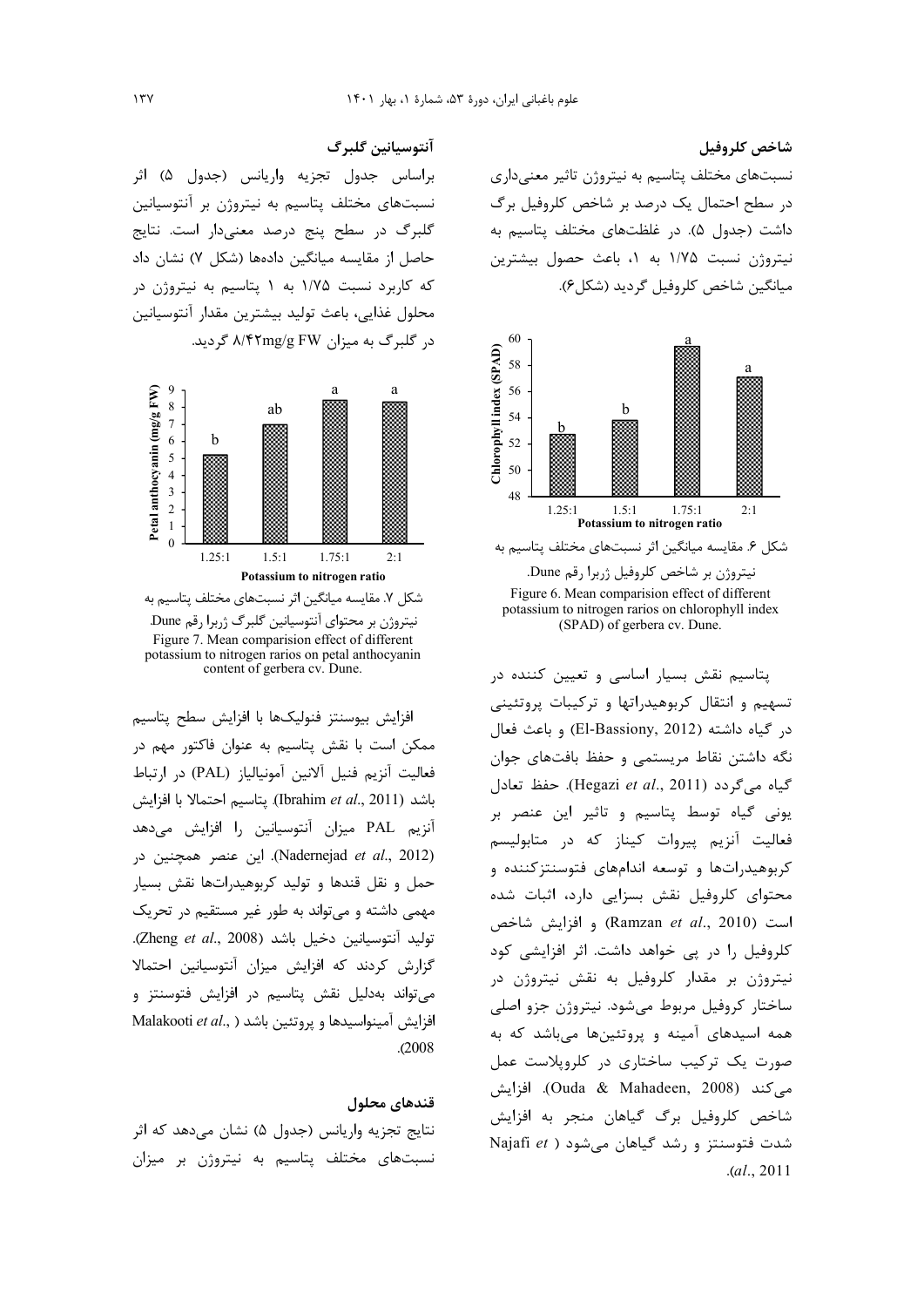قندهای محلول در سطح احتمال یک درصد معنیدار است. بیشترین میزان قندهای محلول (mg/g FW ۶۳/۷۴) با کاربرد نسبت ۲ به ۱ پتاسیم به نیتروژن در محلول غذایی به دست آمد (شکل ۸).



شکل ۸. مقایسه میانگین اثر نسبتهای مختلف پتاسیم به نیتروژن بر محتوای قند محلول برگ ژربرا رقم Dune. Figure 8. Mean comparision effect of different ratios of potassium to nitrogen on leaf soluble sugars content of gerbera cv. Dune.

يتاسيم از جمله عناصر مورد نياز گياه است كه نقش مهمی در فتوسنتز و تسهیم، انتقال و ذخیره كربوهيدراتها دارد (Pettigrew, 2008). يتاسيم سبب جریان مواد قندی از برگها به دیگر اندامها شده و فعاليت آنزيمهايي ,ا كه در تبادل هيدروكربنها شرکت دارند، تشدید می کند. این مساله سبب بالا رفتن فشار اسمزى سلولها وتجمع نشاسته ومواد i قندی می شود (Lester et al., 2010). انتقال مواد از طریق جریان آبکشی در گیاهان نیازمند حضور پتاسیم در گیاه میباشد و وجود مقادیر کافی پتاسیم منجر به

تجمع متابولیتهای اولیه مانند نشاسته و قندهای محلول در اندام های گیاهی را تسهیل میکند .(Ibrahim et al., 2012).

## نتيجه گيري کلي

نتايج حاصل از اين آزمايش نشان داد كه افزايش نسبت پتاسیم به نیتروژن باعث بهبود ویژگیهای رشدی، افزايش شاخص كلروفيل، آنتوسيانين گليرگ و قندهاي محلول در گیاه ژربرا شد. افزایش نسبت پتاسیم به نیتروژن، باعث افزایش تعداد برگ، تعداد گل و محتوای قندهای محلول گردید. بیشترین افزایش در این صفات در نسبت ۱/۷۵ به ۱ پتاسیم به نیتروژن مشاهده شد. تیمار ۲ به ۱ پتاسیم به نیتروژن در مقایسه با سایر تیمارها افزایش حداکثری وزن تر و خشک برگ، ارتفاع و وزن ساقه گل دهنده و عمر گلجایی در گیاه ژربرا را باعث شد. آنتوسیانین گلبرگ با افزایش غلظت پتاسیم افزایش یافته و بیشترین میزان آنتوسیانین گلبرگ (mg/g FW ٨/۴٢) در نسبت ١/٧۵ به ١ پتاسيم به نيتروژن مشاهده شد. اگرچه افزایش نسبت پتاسیم به نیتروژن در محلول غذایی باعث بهبود برخی صفات رشدی و کیفی گردید، اما بين نسبت ٢ به ١ و ١/٧۵ به ١ نيتروژن به يتاسيم اختلاف معنی داری در رابطه با تاثیر آنها بر صفات مورد بررسی مشاهده نگردید. با در نظر گرفتن این موضوع و هزینه های مربوط به مصرف کود در تولید تجاری ژربرای شاخه بریده، نسبت ۱/۷۵ به ۱ پتاسیم به نیتروژن به عنوان نسبت مناسب و منطقی در این تحقیق معرفی مے گر دد.

#### **REFERENCESVAN**

- Abbasi, J., Hassanpour Asil, M. and Olfati, J. A. (2018). Improvement of some growth traits of  $\mathbf{1}$ gerbera flower (Gerbera jamesonii) by using mineral nutrition at different stages of plant growth under effect of salinity stress. Iranian Journal of Horticultural Science, 4 (50): 865-878. (in Farsi).
- 2. Al-Khassawneh, N. M., Karam, N. S., & Shibli, R. A. (2006). Growth and flowering of black iris (Iris nigricans Dinsm.) following treatment with plant growth regulators. Scientia Horticulturae,  $107(2)$ , 187-193.
- 3. Alvarado-Camarillo, D., Castillo-González, A. M., Valdez-Aguilar, L. A. & García-Santiago, J. C. (2018). Balance and concentration of nitrogen and potassium affect growth and nutrient status in soilless cultivated lisianthus. Acta Agriculturae Scandinavica, Soil & Plant Science, 68(6), 496-504.
- 4. Amador, B. M., Yamada, S., Yamaguchi, T., Puente, E. R. Serrano, N. A., Hernandez, R., Aguilar, R. L., Dieguez, E. T., & Garibay, A. N. (2007). Influence of calcium silicate on growth, physiological parameters and mineral nutrition in two legume species under salt stress. Journal of Agronomy and Crop Science, 193, 413-421.
- 5. Amin, N., Sajid, M., Qayyum, M. M., Shah, S. T., Wahid, F., & Hashmi, R. S. (2015). Response of gerbera (Gerbera jamesonii) to different levels of phosphorus and potassium. International Journal of Biosciences,  $7(4)$ , 1-11.

۱۳۸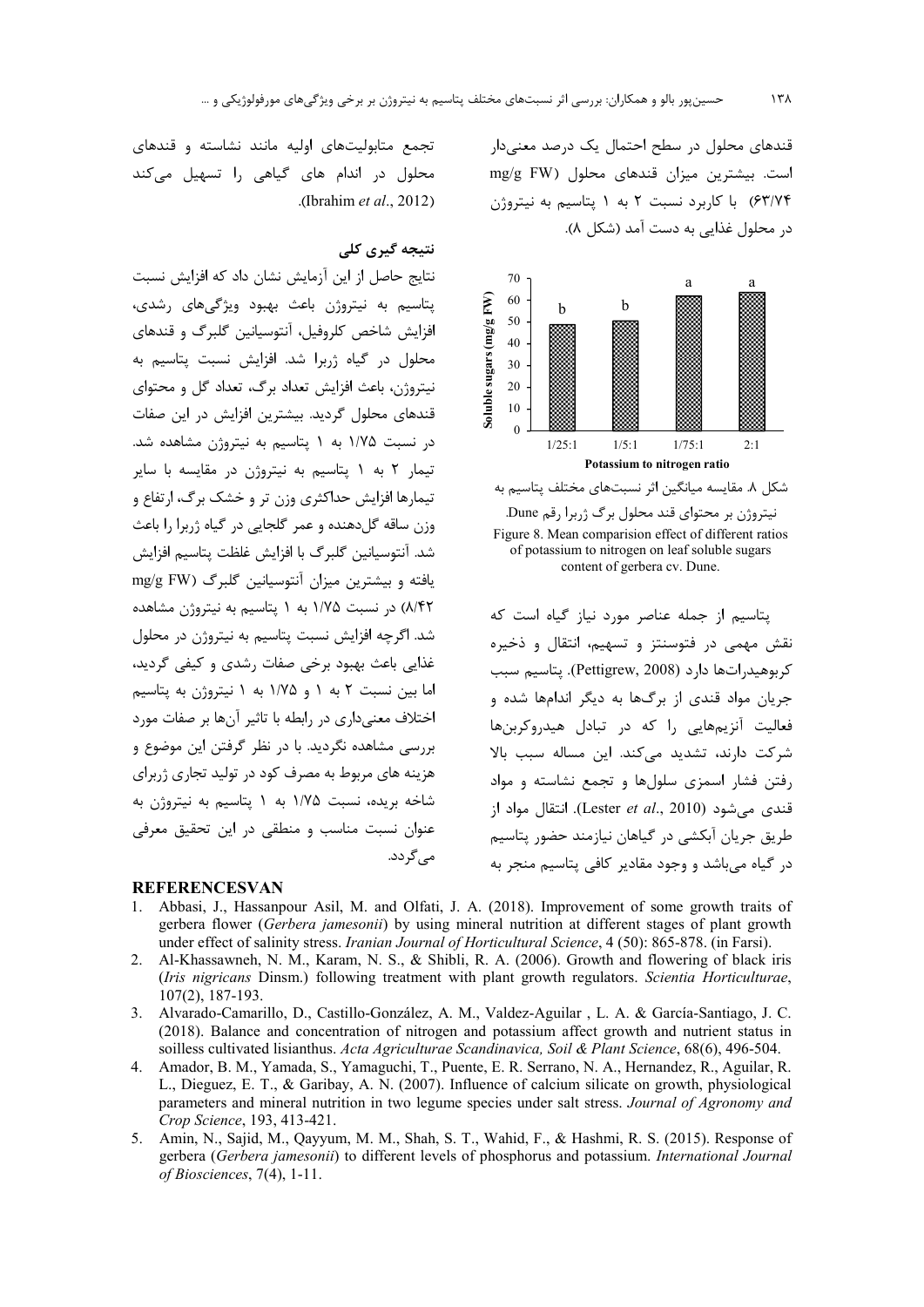- 6. Azeezahmed, S. K., Dubey, R. K., Kukal, S. S., & Sethi, V. P. (2016). Effect of different nitrogenpotassium concentrations on growth and flowering of chrysanthemum in a drip hydroponic system. *Journal of Plant Nutrition*, 39(13), 1891-1898.
- 7. Barbosa, J. G., Kampf, A. N., Martinez, H. E. P., Koller, O. C., & Bohnen, H. (2000). Chrysanthemum cultivation in expanded clay. I. Effect of the nitrogen-phosphorus-potassium ratio in the nutrient solution. *Journal of Plant Nutrition*, 23(9), 1327-1336.
- 8. De Kreij, C., Sonneveld, C., Warmenhoven, M. G., & Straver, N. A. (1992). Guide values for nutrient element contents of vegetables and flowers under glass. *Research Station for Floriculture and Greenhouse Vegetables Report*, The Netherlands. 69 p.
- 9. El-Bassiony, A. M., Fawzy, Z. F., Abd El-Samad, E. H., & Riad, G. S. (2012). Growth, yield and fruit quality of sweet pepper plants (*Capsicum annuum* L.) as affected by potassium fertilization. *Journal of the American Society for Horticultural Science*, 6(12), 722-729.
- 10. Gaj, R., Gorski, D., & Przybyl, J. (2013). Effect of differentiated phosphorus and potassium fertilization on winter wheat yield and quality. *Journal of Elementol*, 18, 55-76.
- 11. Hegazi, E., Samira, S., Mohamed, M., El-Sonbaty, M. R., Abd El-Naby, S. K. M., & El-Sharony, T. F. (2011). Effect of potassium nitrate on vegetative growth, nutritional status and yield and fruit quality of olive cv. "Picual". *Journal of Horticultural Science and Ornamental Plants*, 3, 252-258.
- 12. Haghighi M., Heidarian S., & Teixeira da Silva, J. A. (2012). The effect of titanium amendment in Nwithholding nutrient solution on physiological and photosynthesis attributes and micronutrient uptake of tomato. *Biological Trace Element Research*, 150(1-3), 381-390.
- 13. Hoagland, D.R. and Arnon, D.I. (1950). The water-culture method for growing plants without soil. Berkeley, University of California. 31 p.
- 14. Hou, W., Trankner, M., Lu, J., Yan, J., Huang, S., Ren, T., Cong, R., & Li, X. (2019). Interactive effects of nitrogen and potassium on photosynthesis and photosynthetic nitrogen allocation of rice leaves. *BMC Plant Biology*, 19, 302.
- 15. Hussein, A. H. A. (2008). Response of 'Manzanillo' olive (*Olea europaea* L.) cultivar to irrigation regimeand potassium fertigation under Tabouk conditions, Saudi Arabia. *Journal of Agronomy*, 7(4), 285-296.
- 16. Ibrahim, M. H., Jaafar, H. Z. E., Rahmat, A., & Abdul Rahman, Z. (2011). The relationship between phenolics and flavonoids production with total non-structural carbohydrate and photosynthetic rate in *Labisia pumila* Benth. under high CO<sub>2</sub> and nitrogen fertilization. *Molecules*, 16(1), 162-174.
- 17. Ibrahim, M. H., Jaafar, H. Z. E., Karimi, E., & Ghasemzadeh, A. (2012). Primary, secondary metabolites, photosynthetic capacity and antioxidant activity of the malaysian herb kacip fatimah (*Labisia Pumila* Benth.) exposed to potassium fertilization under greenhouse conditions. *International Journal of Molecular Sciences*, 13(11), 15321-15342.
- 18. Irigoyen, J. J., Emerich, D. W., & Sanchez- Diaz, M. (1992). Water stress induced changes in concentrations of proline and total soluble sugars in nodulated alfalfa (*Medicago sativa*) plants. *Plant Physiology*, 84, 55-60.
- 19. Kaur, H., Bedi, S., Sethi, V. P., & Dhatt, A. S. (2018). Effects of substrate hydroponic systems and different N and K ratios on yield and quality of tomato fruit. *Journal of Plant Nutrition*, 41(12), 1547-1554.
- 20. Khosh-Khui, M., Sheybani, B., Rouhani, A., & Tafazzoli, E. A. (1389). *Horticulture principles*. University of Shiraz. 640 p. (in Farsi).
- 21. Kumar, N. (2007). *Studies on the effects of hormones in combination with nitrogen fertilization in gladiolus*. Ph.D. Thesis. Division of Floriculture and Landscaping Indian Agricultural, Indian Agricultural Research Institute. New Delhi.
- 22. Lam, H. M., Coschigano, T., Oliveira, I. C., Oliveira, R. M., & Coruzzi, G. M. (1996). The moleculargenetics of nitrogen assimilation into amino acid in higher plants. *Annual Reviews*, 47, 93-569.
- 23. Lester, G. E., Jifon, J. L., & Makus, D. J. (2010). Impact of potassium nutrition on postharvest fruit quality: melon (*Cucumis melo* L.) case study. *Plant and Soil*, 335, 117-131.
- 24. Lin, D., Huang, D., & Wang, S. (2004). Effects of potassium levels on fruit quality of muskmelon in soilless medium culture. *Scientia Horticulturae*, 102: 53-60.
- 25. Marschner, H. (2012). *Mineral nutrition of higher plants*. London. Academic Press. 672 p.
- 26. Malakooti, M., Keshavarz, P., & Karimian, N. (2008). *A comprehensive method of fertilizer diagnoses and recommendation for sustainable agriculture*. 7<sup>th</sup> edition. Tarbiat Modares university. 718 p. (In Farsi).
- 27. Mikkelsen, R. (2008). Managing potassium for organic crop production. *Better Crops*, 92(2), 2729.
- 28. Moallaye Mazraei1, S., Chehrazi, M. and Khaleghi, E. (2019). The effect of calcium nano-chelated sprays on physiological, morphological parameters and vase life of gerbera. *Iranian Journal of Horticultural Science*, 4 (51): 849-860. (in Farsi).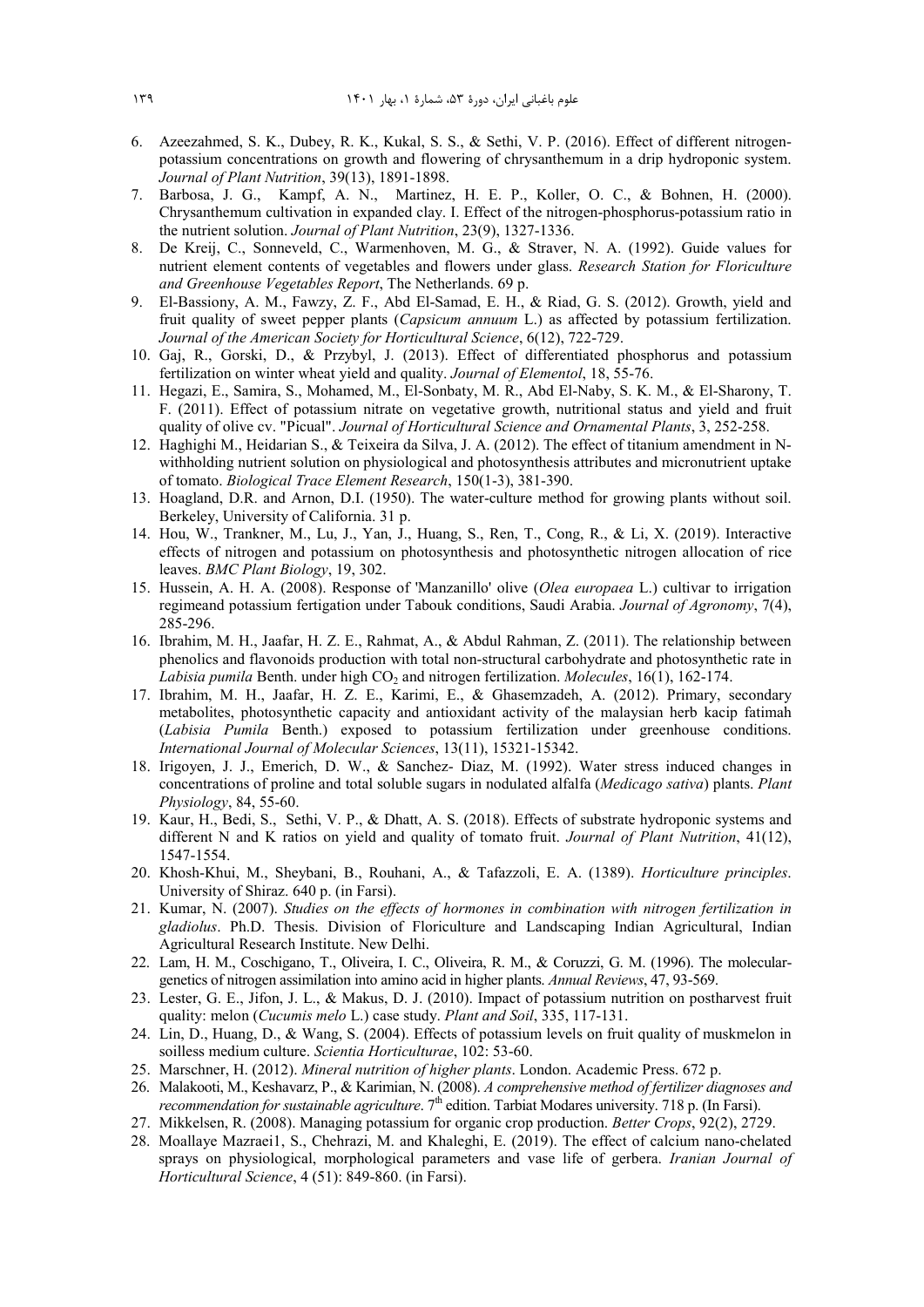- 29. Monish, M., Umrao, V. K., Tyagi, A. K., & Meena, P. M. (2008). Effect of nitrogen and phosphorus levels on growth, flowering and yield of china aster. Agricultural Science Digest, 28(2), 97-100.
- 30. Moshiri, F., Shahabi, E. A., Keshavarz, P., Khogar, Z., Feyzi Asl, V., Tehrani, M. M., Asadi, H., Samavat, S., Sadri, M. H., Rashidi, N., Saadat, S., & Khademi, Z. (1393). Instructions for integrated management of soil fertility and wheat nutrition. Soil and water institute, Ministry of Agriculture -Jahad. 81 p. (In Farsi).
- 31. Nadernejad, N., Ahmadimoghadam, A., Hosseinifard, J., & Pourseyedi, S. (2012). Phenylalanine ammonia-lyase activity, total phenolic and flavonoid content in flowers, leaves, hulls and kernels of three pistachio (Pistacia vera L.) cultivars. American-Eurasian Journal of Agriculture and Environmental Science, 12(6), 807-814.
- 32. Najafi, N., Parsazadeh, M., Tabatabai, S. J., & Oustan, S. h. (2011). Effects of nitrogen form and pH of nutrient solution on the uptake iron, zinc, copper and manganese by spinach in hydroponic culture. Journal of Soil and Water Research, 2, 283-295.
- 33. Nemali, K. S., & Iersel, V. M. V. (2004). Light effects on wax begonia: photosynthesis, growth Respiration, maintenance respiration, and carbon use efficiency. Journal of the American Society for Horticultural Science, 129(3), 416-424.
- 34. Neto, A. E. F., Boldrin, K. V. F., & Mattson, N. S. (2015). Nutrition and quality in ornamental plants. Ornamental Horticulture, 21(2), 139-150.
- 35. Nurzynska-Wierdak, R., Dzida, K., Rozek, E., & Jarosz, Z. (2012). Effects of nitrogen and potassium fertilization on growth, yield and chemical composition of garden rocket. Acta Scientiarum Polonorum-Hortorum cultus, 11(2), 289-300.
- 36. Ouda, B. A., & Mahadeen, A. Y. (2008). Effect of fertilizers on growth, yield, yield components, quality and certain nutrient contents in broccoli (Brassica oleracea). International Journal of Agriculture and Biology, 10, 627-632.
- 37. Parihar, B. (2014). Response of gaillardia (Gaillardia pulchella Foug.) cultivars to different levels of nitrogen. M.Sc. Thesis. Floriculture and Landscaping architecture. College of Horticulture. RVSKVV, Gwalior.
- 38. Patel, D. S. (2012). Nutrition studies on gerbera (Gerbera jamesonii Bolus ex Hooker F.) under net house condition. M. Sc. Thesis, Floriculture and Landscaping Architecture, College of Horticulture. RVSKVV, Gwalior.
- 39. Pettigrew, W. T. (2008). Potassium influence on yield and quality production for maize, wheat, soybean and cotton. Physiologia Plantarum, 133, 670-681.
- 40. Pouryousef, M., Mazaheri, D., Chaiechi, M. R., Rahimi, A., & Tavakoli, A. (2010). Effect of different soil fertilizing treatments on some of agro morphological traits and mucilage of isabgol (Plantago ovata Forsk). Electronic Journal of Crop Production, 3, 193-213.
- 41. Ramzan, A., Hafiz, I. A., Ahmad, T., & Abbasi, N. A. (2010). Effect of priming with potassium nitrate and dehusking on seed germination of gladiolus (Gladiolus alatus). Pakistan Journal of Botany, 42(1), 247-258.
- 42. Renuka, M. D., Dalal, S. R., Gonge, V. S., Mohariya, A. D., & Anuje, A. A. (2005). Effect of phosphorus and potash on growth, flowering and yield of gerbera under polyhouse condition. Crop Research, 29(2), 268-271.
- 43. Sajid, M., & Amin, N. (2014). Effect of various combinations of nitrogen, phosphorus and potash on enhancing the flowering time in chrysanthemum (Chrysanthemum morifolium). International Journal of Biosciences, 10(4), 99-108.
- 44. Sangakkara, U. R., Frehner, M., & Nosberger, J. (2000). Effect of soil moisture and potassium fertilizer on shoot water potential, photosynthesis and partitioning of carbon in mungbean and cowpea. Journal of Agron Crop Science, 185, 201-207.
- 45. Shabala, S. (2003). Regulation of potassium transport in leaves: from molecular to tissue level. Annals of Botany, 92, 627-634.
- 46. Shafiullah Prodhan, A. Z. M., Nazirul Islam Sarker Md., Shahidul Islam, Md., Arshad Ali, Md. (2017). Status and prospect of gerbera cultivation in Bangladesh. International journal of Horticulture, Agriculture and Food Science, 1(1), 24-29.
- 47. Singh, K. P. (2000). Response of graded levels of nitrogen in tuberose (Polianthes tuberosa L.) cv. Single. Advances in Plant Sciences, 13(1), 283-285.
- 48. Sonneveld, C., & Voogt, W. (2009). Plant nutrition of greenhouse crops. Dordrecht. Springer. 431 p.
- 49. Taiz, L., & Zeiger, E. (2002). Plant Physiology. Sunderland, Mass. Sinauer Associates. 690 p.
- 50. Thomas, T. C., & Thomas, A. C. (2009). Vital role of potassium in the osmotic mechanism of stomata aperture modulation and its link with potassium deficiency. Plant Signal Behaviour, 4(3), 240-243.